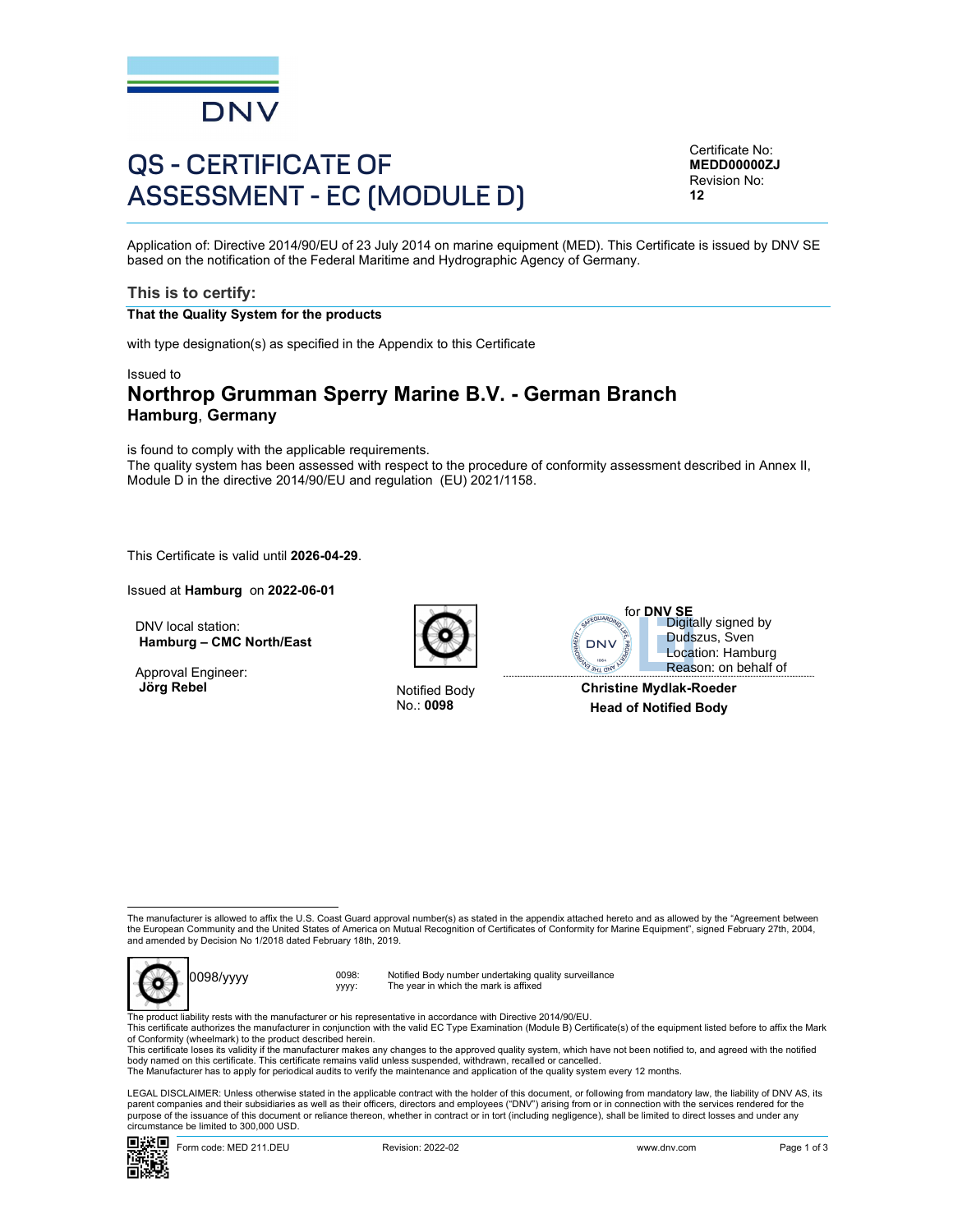

# APPENDIX

#### Item no. MED/4.1 Magnetic compass – Class A for ships

| <b>Type designation</b> | <b>EC Type-</b><br><b>Examination</b><br>Certificate No. | <b>Expiry date</b> | <b>Notified</b><br><b>Body</b><br>No. | <b>USCG</b><br>approval<br>number       |
|-------------------------|----------------------------------------------------------|--------------------|---------------------------------------|-----------------------------------------|
| Jupiter <sup>2, 3</sup> | <b>MEDB00002MG</b><br>Rev.4                              | 2027-05-31         | 0098                                  | 165.101/EC0098<br>/MEDB00002MG<br>Rev.4 |

#### Item no. MED/4.20 Rudder angle indicator

| <b>Type designation</b>                    | <b>EC Type-</b><br>Examination<br><b>Certificate No.</b> | <b>Expiry date</b> | <b>Notified</b><br><b>Body</b><br>No. | <b>USCG</b><br>approval<br>number       |
|--------------------------------------------|----------------------------------------------------------|--------------------|---------------------------------------|-----------------------------------------|
| Rudder Angle Indicator System <sup>1</sup> | MEDB00002UG<br>Rev.1                                     | 2022-10-12         | 0098                                  | 165.167/EC0098<br>/MEDB00002UG<br>Rev.1 |

#### Item no. MED/4.23 Magnetic Compass Class B for lifeboats and rescue boats

| <b>Type designation</b>          | EC Type-<br><b>Examination</b><br>Certificate No. | Expiry date | <b>Notified</b><br><b>Body</b><br>No. | <b>USCG</b><br>approval<br>number |
|----------------------------------|---------------------------------------------------|-------------|---------------------------------------|-----------------------------------|
| Spherical compass MERKUR, VENUS3 | MEDB00002MH<br>Rev.2                              | 2023-08-12  | 0098                                  | N/A                               |

#### Item no. MED/4.54 Compass Bearing Device

| <b>Type designation</b>                                        | <b>EC Type-</b><br><b>Examination</b><br>Certificate No. | Expiry date | <b>Notified</b><br><b>Body</b><br>No. | <b>USCG</b><br>approval<br>number |
|----------------------------------------------------------------|----------------------------------------------------------|-------------|---------------------------------------|-----------------------------------|
| PV 23 (Type 2535, 2535-AA), PV 24 (Type<br>$2695$ <sup>3</sup> | MEDB00007F5                                              | 2026-04-29  | 0098                                  | N/A                               |

#### Item no. MED/4.65 Gyro compass

| <b>Type designation</b>                | <b>EC Type-</b><br><b>Examination</b><br>Certificate No. | <b>Expiry date</b> | <b>Notified</b><br><b>Body</b><br>No. | <b>USCG</b><br>approval<br>number       |
|----------------------------------------|----------------------------------------------------------|--------------------|---------------------------------------|-----------------------------------------|
| CompassNet (Type 5026) <sup>4, 5</sup> | MEDB000025J<br>Rev.6                                     | 2026-04-29         | 0098                                  | 165.103/EC0098<br>/MEDB000025J<br>Rev.6 |
| NAVIGAT 100 <sup>4</sup>               | MEDB00007M0<br>Rev.1                                     | 2026-04-29         | 0098                                  | 165.103/EC0098<br>/MEDB00007M0<br>Rev.1 |

#### Item no. MED/4.7 Speed and distance measuring equipment (SDME)

| <b>Type designation</b>                                                                                            | <b>EC Type-</b><br>Examination<br>Certificate No. | <b>Expiry date</b> | <b>Notified</b><br><b>Body</b><br>No. | <b>USCG</b><br>approval<br>number       |
|--------------------------------------------------------------------------------------------------------------------|---------------------------------------------------|--------------------|---------------------------------------|-----------------------------------------|
| NAVIKNOT Types: 350E, 350EE, 450D,<br>450DD, 550DD, 600S, 600SD, 600SDD,<br>600SDT, 600SE and SRD500A <sup>1</sup> | MEDB000038V<br>Rev.2                              | 2025-08-20         | 0098                                  | 165.105/EC0098<br>/MEDB000038V<br>Rev.2 |